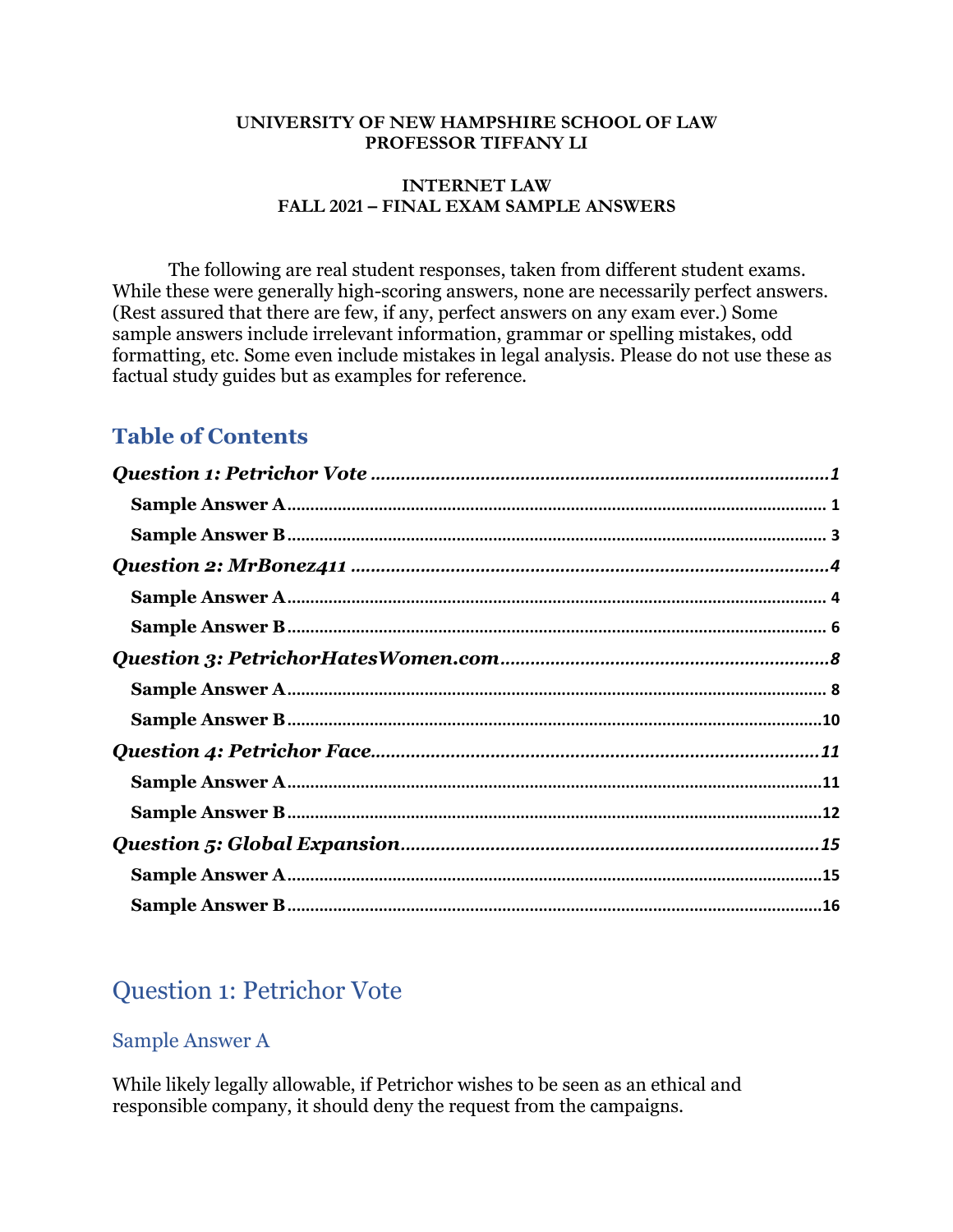Petrichor is a private company and thus its speech is protected under the first amendment. Further, Section 230 of the Communications Decency Act protects interactive computer services, like Petrichor, from being deemed liable for the speech on its service, including any moderation it chooses to partake in. Thus, under Section 230, Petrichor is legally able to moderate the chat as it sees fit. However, it should be noted that the actual moderation would be "at the will and discretion of the candidates." Glinda Goverson, one of the candidates, is a sitting public official and that raises some concerns.

Generally. government officials cannot abridge the rights of individuals in the United States, and there could be an argument that should she employ the technology of blocking a constituent during the debate, doing so is a violation of that constituent's First Amendment rights. This argument likely fails for two reasons. 1) Glinda would not be acting in her official capacity as governor; and 2) it is not her personal page that is being used as an organ of official business.

First, Glinda is not acting in her official capacity as governor, instead acting as a candidate for a position in office as a private citizen. The Constitution only applies to government actors, and as such Glinda acting as a private citizen would not be able to be held liable for blocking constituents during the debate.

Further, even if Glinda should be deemed to be acting in her official capacity as governor, a court could find that this would not be her personal account and would not be held liable. Courts have found that even in cases where the defendant-official is acting in their official role, if they are using accounts that are not an "organ of official business" the official has the prerogative to select their audience as they see fit. (*Campbell v. Reisch*). While other courts in different circuits have found anytime an official is acting in their official capacity and create an "open forum," they are unable to block certain users, these types of cases are easily distinguishable. (*See Knights First Amendment Inst. v. Trump, GIL 126*) In cases like *Trump* the accounts are used for notification of official policies and as an "official vehicle of governance." The same cannot be said in our case. Glinda is not using the debate to announce policy, hear constituent feedback, or discuss the goals of the current government. Instead, she is making her pitch to get reelected, detached from the current office she holds. Thus, it is unlikely that a court would find her liable for blocking the constituent.

In any event, it is unlikely that *Petrichor* will be held liable for the blocking of users in this instance. However, despite the low likelihood of liability, it is a cornerstone of American democracy that the right of free speech be upheld. Thus, it would be important to note that instituting the ability to block individuals would be a bad look for the company – especially when looking to be viewed as an ethical and responsible company. Thus, while legally allowable, I would advise that Petrichor only block users from the live stream and comment section that are engaging in hateful comments or spamming the system, and only allow Petrichor moderators to do so.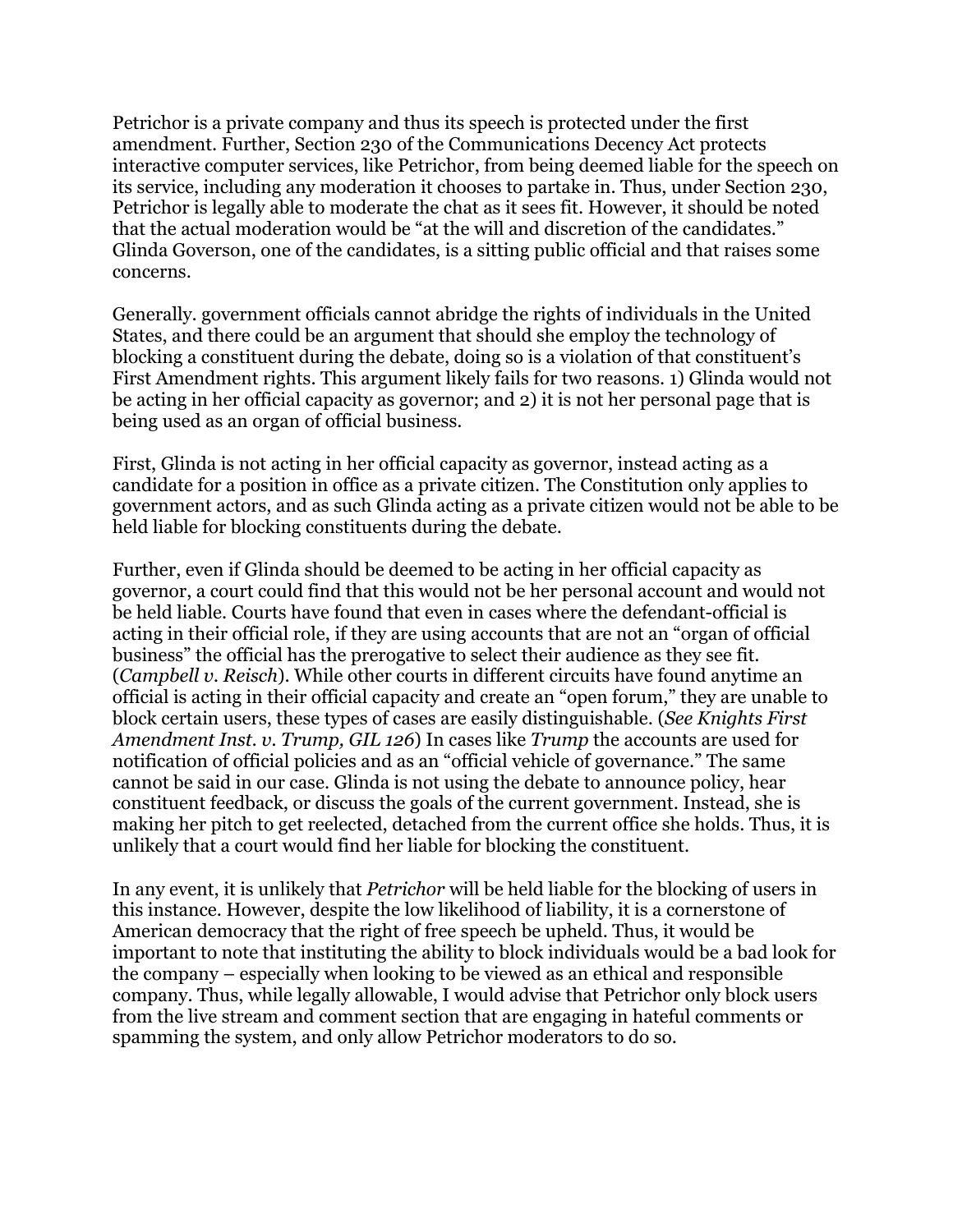### Sample Answer B

Petrichor likely will not likely face legal liability for installing a blocking function that allows political candidates to restrict users from accessing the livestream and comments section. However, Petrichor will likely face public retribution and negative market consequences if it is branded as a platform that unnecessarily censors political speech or viewpoints.

Section 230 grants immunity to interactive computer services, where they are not liable for information that originates from third parties. *Zeran v. AOL*. Section 230 also creates a safe harbor, which permits content providers and others to restrict third-party content and users on the platform in question.  $47 \text{ U.S.C. } 230 \text{ (c)} \text{ (2)} \text{ (B)}.$  Courts apply a three-part test to determine if Section 230 bars liability. Courts ask: 1) is the defendant a provider or user of an interactive computer service? 2) Does the plaintiff seek to hold the defendant liable as a publisher or speaker? 3) Does the plaintiff's claim arise from information provided by another information content provider? If the answer to any of these questions is 'no,' then Section 230 will not bar liability. Content providers and others may restrict content "in good faith to restrict access to or availability of material that the provider or user considers to be obscene, lewd... or otherwise objectionable." 47 U.S.C.  $230(c)(2)(A)$ .

Like the case in *Zeran*, where AOL, an internet service company, was not liable for curating third-party content found in its platform, Petrichor, which also provides an interactive computer service, would not be liable for curating third-party content found on the platform. Petrichor would very likely pass the three-part test. Under 230, liability does not change whether Petrichor, or the political candidates are the ones editing or restricting content and users on the platform. Affected parties may sue Petrichor or the politicians if they believe they were restricted from the platform in bad faith, but such accusations require discovery, are expensive and time consuming, and typically are unlikely to occur. Even with potential, politically motivated and funded plaintiffs, neither Petrichor nor the political candidates are likely to be found in violation of Section 230 because the bar is a high one. However, the inevitable negative publicity, and the time and effort required to deal with such suits may not be worth the trouble. As the saying goes, "the process is the punishment."

Section 230's protection is not limitless. It applies only to the extent that an interactive computer service provider is not also the information content provider of the content at issue. *Jones v. Dirty World Entertainment*. To make this determination, courts apply the material contribution test, which asks if an editor materially contributed to third party content or unprotected activity. Similar to *Jones*, where the court found that the website editor did not materially alter third party posts and thus was protected under Section 230, Petrichor would be protected under Section 230 because a blocking function would not materially edit posts or other content. There are also exceptions to Section 230, such as content that falls under federal criminal law, federal intellectual property law, and ECPA, but these exceptions are not likely to be found in a political debate forum. Similarly, some states have passed legislation, e.g., Florida's SB 7072 and Texas HB 20, which may potentially conflict with Section 230 and/or Petrichor's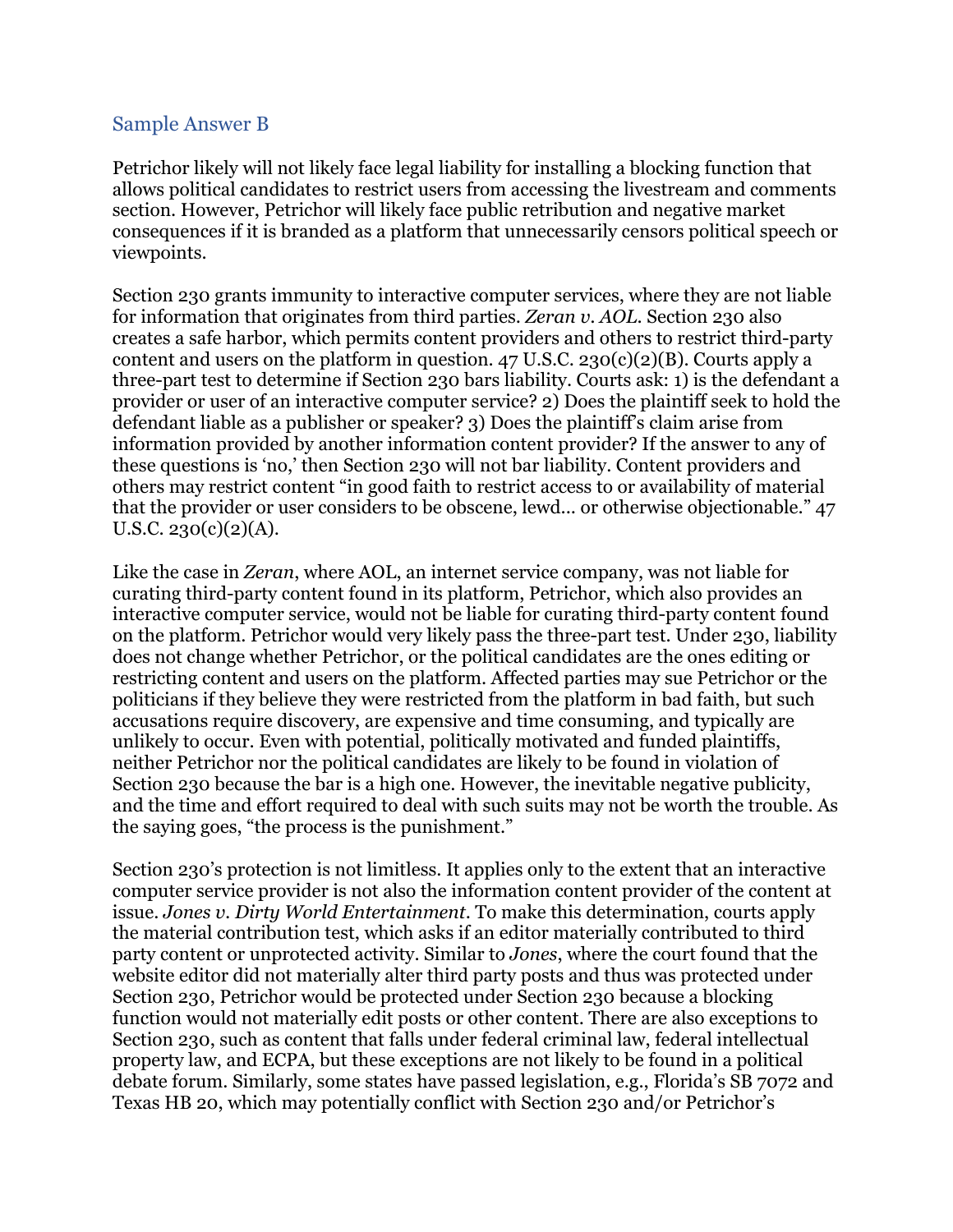political debate platform. Although Section 230 likely preempts state laws that deal with content moderation, there may be future legal battles in some states regarding Petrichor's blocking functions.

More to the heart of the matter, although neither Petrichor nor political candidates are government entities, and so they are free to restrict or enable speech how they see fit on the platform, Petrichor should be wary of First Amendment concerns regarding its debate forum for political candidates. Similar to *Packingham v. North Carolina*, where the court found that internet platforms such as Facebook, etc. were 'quintessential public forums,' Petrichor's pre- election debate forum may potentially be viewed by the public, legislative bodies, and even courts as a public forum (subject to the First Amendment) rather than a private one (not subject to the First Amendment). This is particularly likely if Petrichor's platform becomes successful such that alternative options to view or host such political debates are diminished. If Petrichor's pre-election platform should be legally considered or made a public forum, then censored individuals may sue Petrichor or the politician-in-question for violating their First Amendment rights. They would not likely win if they are found engaging in viewpoint or contentbased discrimination, especially in the context of electoral politics. For similar reasons, Petrichor should be wary about dealing with private actors working on behalf of the government. Incumbent political candidates should be notified not to conduct official government business through Petrichor's political platform lest they be liable to lawsuits under the First Amendment or other laws. *See Campbell v. Reisch*.

On a final note, because free speech in politics is a deeply ingrained American norm, if Petrichor is seen as a platform that allows unnecessary censorship, it will likely create a public backlash against the platform for skewing or restricting access to information pertaining to elections. This will have noticeable market and reputational effects for Petrichor regardless whether legal liability applies.

# Question 2: MrBonez411

# Sample Answer A

Petrichor's United States legal risks for MrBonez411's actions are minimal, and they are largely protected under Section 230. Section 230 protects providers of an "interactive computer service" from being treated as the publisher or speaker of information that was asserted by another information content provider, or user. (*See* Section 230(c)(1)). Section 230 defines "interactive computer service" as "any information service, system, or access software provider that provides or enables computer access by multiple users to a computer server..." Petrichor would qualify as an interactive computer service capable of Section 230 protection where they provide a platform for third-party users to live-stream both video and audio, and provide for direct and group messaging. The activities of MrBonez411 are his own, and Section 230 protects Petrichor from liability that would result if they were responsible for the messages of an unrelated entity.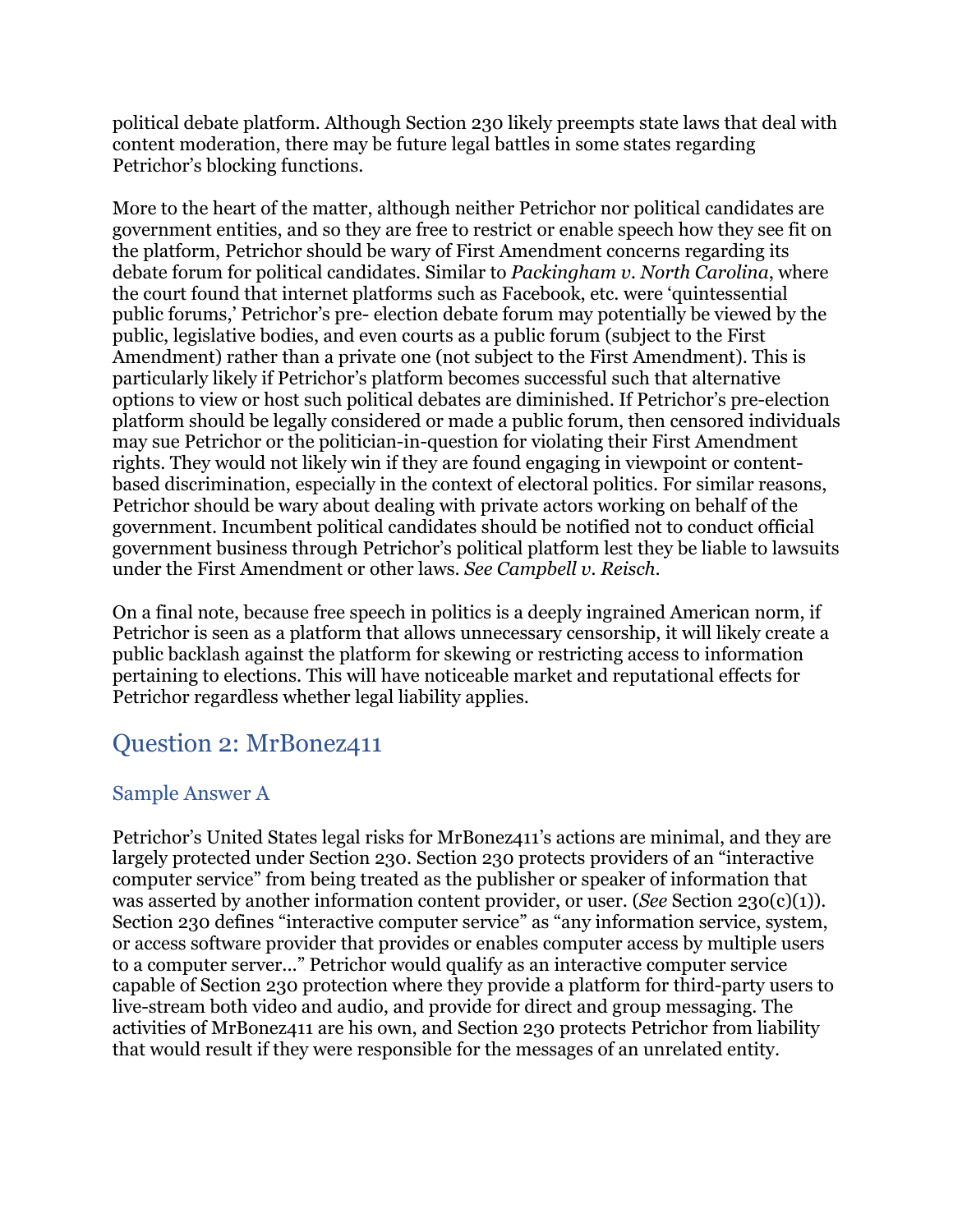Section 230 immunity is not endless, and there are certainly additional foreign law considerations.

## **U.S. Legal Risks & California Law**

While there is not a federal prohibition, the state of California has banned the sale of human remains. This presents an additional element for consideration because the actions of MrBonez411 are considered illegal in this state, a state where Petrichor has a large presence and many users. In *Zeran v. America Online*, an anonymous user utilized AOLs interactive computer service to pose as Zeran, encouraging people to call him with complaints as he was advertising merchandise with offensive phrases relating to a recent local bombing. *Zeran* attempted to argue that AOL should be liable as a distributor of this content, because distributors are liable for knowingly distributing illegal material. However, the court ruled in favor of AOL where Section 230 prohibits holding AOL liable as publishers or distributors, therefore despite the illegality of the actions taken by the 3rd party, AOL is protected. This ruling favors Petrichor, as it suggests that despite the illegality of MrBonez411's actions within the boundaries of state of California, Petrichor as the interactive computer service should avoid liabilities for the actions of the  $3<sup>rd</sup>$  party.

The outcome varies in the *Roommates* case, which also addresses concerns of illegal content on the internet. In contrast to *Zeran*, the defendant, Roommates.com, was ultimately held liable for knowingly inducing the illegal content from the  $3<sup>rd</sup>$  party users, where the website *required* users to provide information in violation of the Fair Housing Act and the California Fair Employment and Housing Act (the information including sex, sexual orientation, and familial status.) The court held that despite their status as a interactive computer service, Roommates.com was not entitled to immunity where they actively required users to submit the illegal information.

The critical difference between *Zeran* and *Roommates* was whether or not the website owners induced or materially contributed to the illegal activity. Therefore, unless there is evidence that Petrichor actively induced MrBonez411, they should not face a legal risk in the United States for his action

## **Foreign Legal Risks & French Law**

Unfortunately, Section 230 does not extend outside the United States borders and French law renders the sale of human remains a crime. Perpetrators of this crime include both parties who directly and indirectly facilitate or support the sale of human remains and may result in a large fine or potential jail time. We have French precedent dictating potential French reactions if Petrichor were to ignore MrBonez411 behavior, allowing the continuation of the sale of human remains. In the early 2000s, French antiracism groups sued Yahoo for violating the French law against the sale and trafficking in Nazi goods, where Yahoo was hosting websites which facilitated the sale of such goods. Yahoo attempted to ignore this, but were summoned to French trial court, which ultimately ruled that Yahoo was in violation of the existing law and ordered Yahoo to take down these websites. Yahoo attempted to argue ignorance and inability to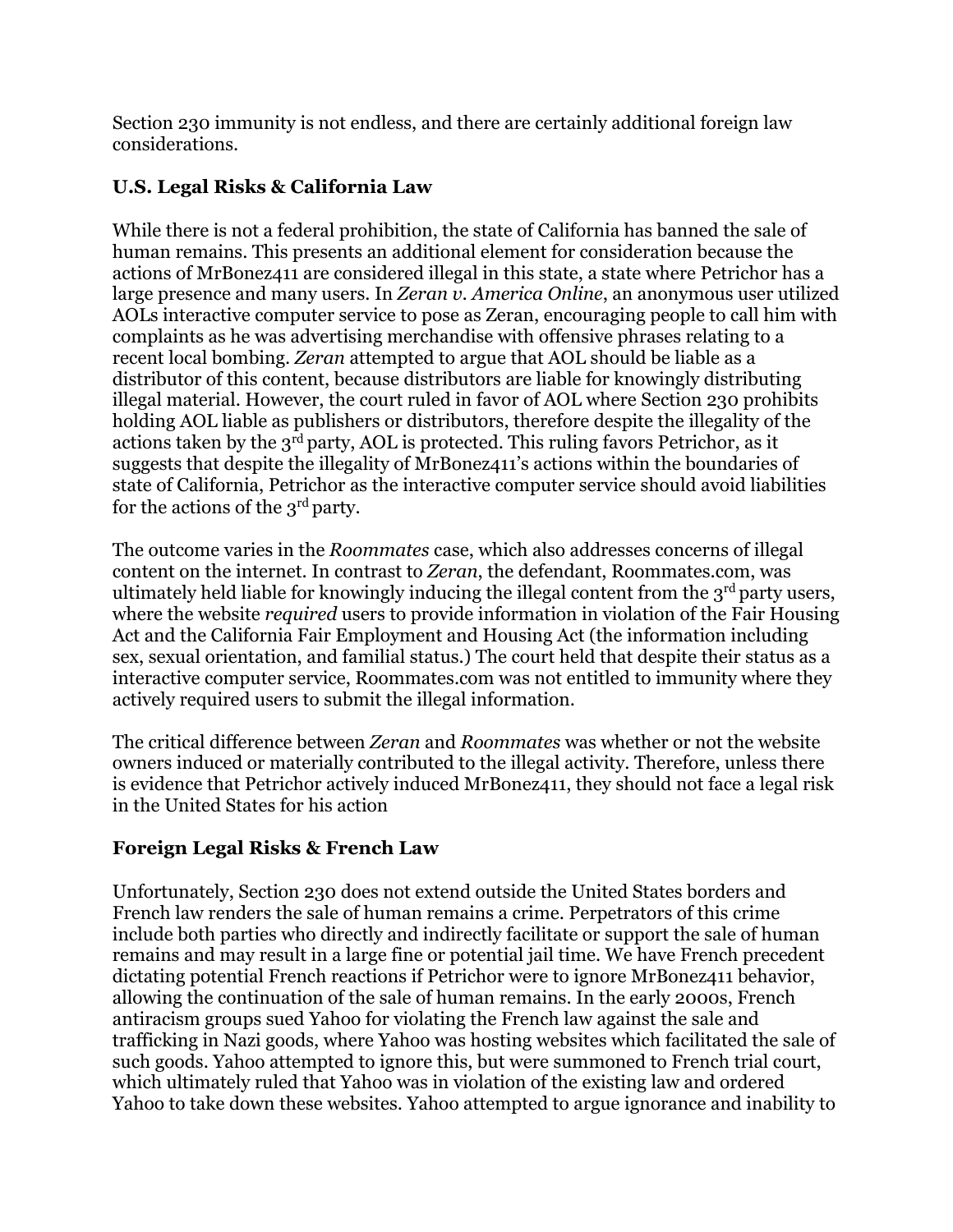discern between users locations; when this proved untrue, illustrated by Yahoo was able to dictate specified advertisement an language settings between countries, France ordered Yahoo to

comply. The court acknowledged that 100% blocking was impossible, and ruled that they must assert their best effort. It should be noted that Yahoo wanted to ignore this, but they had assets in France and income from a French subsidiary, so ultimately they complied.

In deference to this precedent, it is in Petrichor's best interest to do *something*  regarding MrBonez411's actions if they wish to continue to promote and grow within France. Clearly, their presence in advertising and desire to grow establishes some presence in France, likely giving France *some* authority and jurisdiction. However, there may be some loopholes regarding jurisdiction where unlike Yahoo, it doesn't seem Petrichor has a large presence. There seems to be some direct interaction, depending on the French rules of jurisdiction Petrichor may be liable. To avoid this, I would recommend utilizing the standard of best effort, to reduce or eliminate the conduct of MrBonez411, at the very least in France. The French case involving Yahoo discussed the potential for Yahoo to reroute specific websites with legal violations in France, solely avoiding French citizens. Given the nature of Petrichor's business model, being a video sharing/chat room host (as opposed to Yahoo which hosted entire websites), it may be more difficult to preclude this behavior only from France.

If Petrichor wishes to remain neutral and continue to let MrBonez411 continue, they should attempt an architectural remedy to remove his account/actions from French users. If this is impossible, they may want to remove MrBones411 and explicitly prohibit this behavior in an updated TOS. The legal ramifications for the existing behavior for Petrichor are minimal in the United States, but may result in legal issues in France or other foreign nations. Because of this, the final call is one of business and strategy. I would suggest prohibiting this type of conduct, as it likely does little to benefit the website as a whole and has a large potential to end in legal ramifications, or public good will ramifications; Petrichor also specifically asserted that to prove itself to potential investors, they would like a positive public image as an ethical and responsible company. Because of this, I would recommend removing MrBonez411, which they are legally allowed to do as a private company, and can site their TOS as reason enough, which prohibits illegal activity on the website.

## Sample Answer B

### Risk of criminal liability

Because MrBonez411 is doing his business selling of human bones on Petrichor Chat, there is a risk that Petrichor is criminally liable for aiding or abetting a crime, at least in California and France, where selling human remains is criminalized.

In this context, the first question would be whether there is a criminal jurisdiction over Petrichor.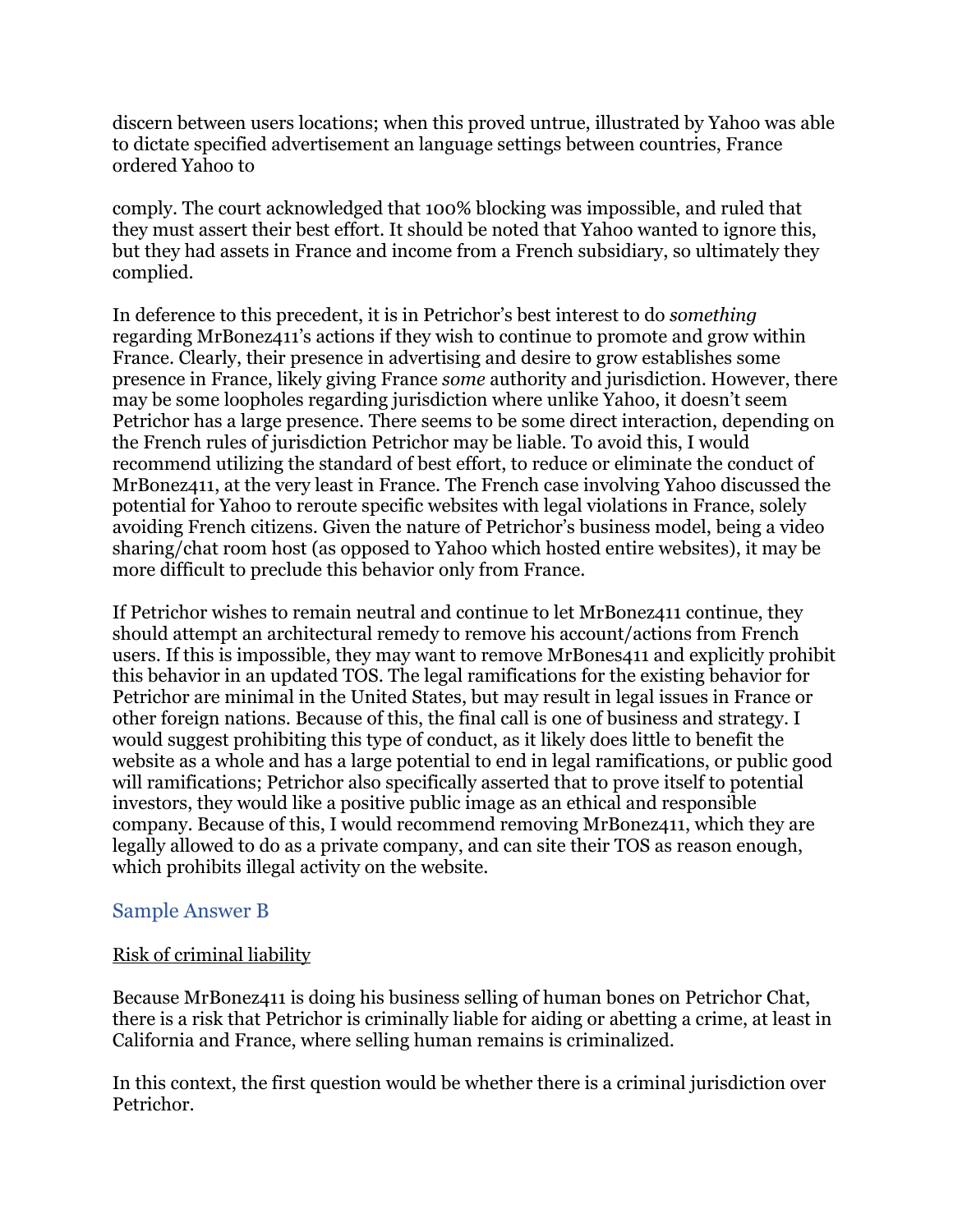### In California

As for California, the court assesses whether it is a proper venue considering circumstances such as the residents' domiciles and where the criminal conduct occurs. (*United States v. Auernheimer*, a NJ court rejecting the venue because defendants are not NJ residents, server is not in NJ, conduct occurred not in NJ; *In re Facebook Biometric Information Privacy Litigation*, a IL court holding the state statute constitutional and finding criminal jurisdiction over Facebook).

However, assuming, arguendo, a criminal jurisdiction is found over Petrichor in California, Petrichor would be able to argue for intermediary immunity under Sec 230 for internet service providers like Petrichor from liabilities related to speeches or conducts made by users of the service.

Sec 230's applicability has exceptions which include that it does not apply to federal crimes and infringement of intellectual property cases. However, for selling human remains, there is no federal criminal law, but only California state law. Therefore, Sec 230's immunity will apply to Petrichor in this case and Petrichor will be able to establish its defense in a potential criminal case against it in California court for aiding and abetting selling human remains.

### In France

However, as for France, the statute clearly stipulates that "any party that directly or indirectly facilitates or supports the sale of human remains can be punished."

Also, because Petrichor is advertising heavily in France and actively trying to grow the business in France, it may be said that Petrichor is purposefully avail itself under the jurisdiction of France. Therefore, if Petrichor is accused in a French court, the court would likely conclude there is a criminal jurisdiction over Petrichor.

Thus, assuming there is no immunity law in France corresponding to Sec 230, there is a risk that Petrichor is punished under the aforementioned French law.

Therefore, Petrichor is advised to take action to remove such activities of selling human remains from its platform.

### Good Faith Activities for Removing Contents Under Section 230(c)

In doing so (i.e., removing such activities and related contents) without consent of or notice to MrBones411's, Petrichor may use Section 230(c) as its legal ground, which provides civil immunity for such action of removal (i.e., no civil liability for action voluntarily taken in good faith to restrict access to or availability of material that the provider or user considers to be obscene, lewd, lascivious, filthy, excessively violent, harassing, or otherwise objectionable.)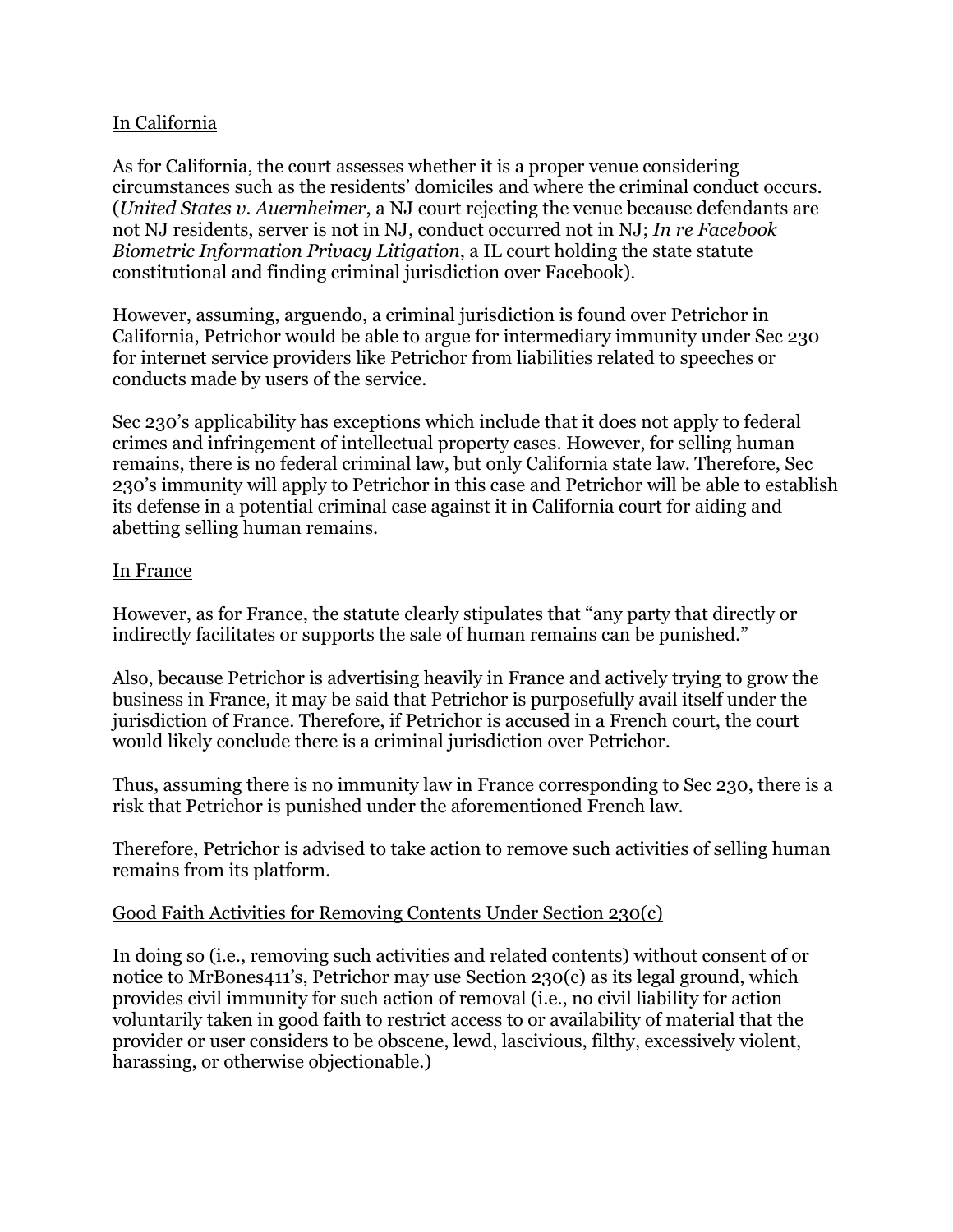Petrichor may argue that the conduct of selling human remands and related contents are included in "otherwise objectionable", and therefore its activities to remove those are in good faith, protected under Sec 230(c).

### Breach of Contract claim against MrBonez411

Furthermore, Petrichor may make a breach of contract claim against MrBonez411 because Petrichor's Terms of Services stipulates a user "agree not to do anything illegal or harmful using our website or applications" and Petrichor breached the ToS by violating California statute prohibiting selling of human remains.

As a point to take a note, MrBonez411 may try to make an argument that Petrichor's Terms of Service is not valid. The courts in the U.S. hold the validity of online service's Terms of Service if it is reasonably conspicuous. The courts consider the manner inviting users to agree to the ToS (e.g., "click-wrap", "browse wrap"), webpage arrangement, visibility of the ToS, contemporaneousness of the agreement, etc. (See. *Meyer v. Uber (2nd Cir, 2017)*, finding the validity of Uber's ToS; *Cullinane v. Uber (1st Cir, 2018)*, denying the validity of Uber's ToS).

In our case, we do not have sufficient information on a manner of inviting agreement, a design, an arrangement of Petrichor's ToS. Thus, as for the question of the validity of the ToS, we would need more facts.

### Conclusion

In considering the risk of criminal liability, Petrichor is advised to remove the conducts of selling human remains and related contents from its platform and to consider a breach of contract claim against MrBonez411.

# Question 3: PetrichorHatesWomen.com

## Sample Answer A

## **a. Legal position on PWH.com:**

The website PetrichorHatesWomen.com (PHW.com) is called as a "**gripe site**" and would fall under fair use one's trademark. Therefore PetrichorHatesWomen.com did not illegally use their intellectual property ie. their trademark.

In the case **Taubman v Webfeats,** the court said that, in internet parlance a web name with a "sucks.com" moniker attached to it is called as "cybergriping". In the Taubman case the plaintiff held that the intention of the defendant was to harm them economically and that all cybergriping sites are per se "commercial" as they are "in connection with the sale of goods". The court rejected this argument and held that though economic damage might be intended, the First Amendment protects critical commentary when there is no confusion as to source, even when it involves the criticism of a business. Such use is not subject to scrutiny under the Lanham Act. The Court held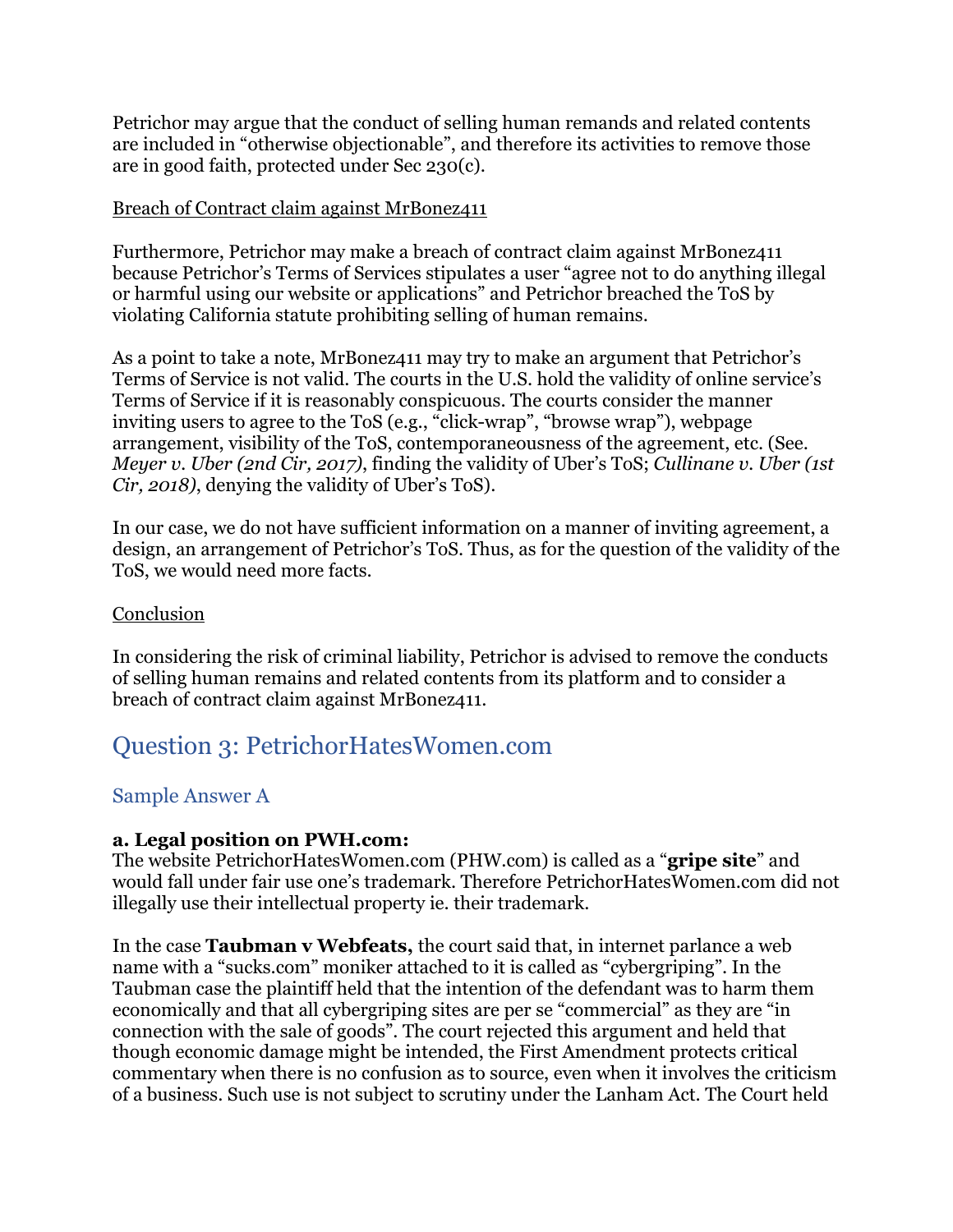that domain names public expressions similar to billboard or pulpit and therefore they are protected by First Amendment rights.

Therefore, it there is no actionable claim against PetrichorHatesWomen.Com as it is **not a commercial site,** and there is clear addendum to show that the domain name does not belong to Petrichor. Moreover, the site itself has a disclaimer which says that the website is not affiliated with Petrichor. Such criticism or opinion based sites are protected by the First Amendment.

**b. With regard to the username and profile photos which was scrapped from Petrichor's Chat** website, an argument can be made that PHW.com violated the Computer Fraud and Abuse Act by violating Petrichor's TOS which explicitly bars scrapping information from its website and thereby has accessed their data "Without authorisation".

It is highly unlikely that Petrichor would succeed in an action against PHW.com under the CFAA. In the case of **HiQ v LinkedIn** the court held that Section 1030 of the CFAA only prohibits the unlawful access of **private information.** Information for which access is granted and is open to general public, permission is not required. In the present case Username and profile photos were publicly available to any visitor to access the Petrichor Chat website. There was no password or security that was circumvented by PHW.com. Therefore there is no actionable claim under the CFAA.

However, Petrichor is not without any remedy. Their very brief TOS mentions that one agrees to not access the platform through automated means include scraping. Therefore, there could be a claim against PHW.com for violation of contract.

## **c. With regard to the allegations of Petrichor creating a harmful environment for women:**

Petrichor would be immune to such allegations as per the Section 230 of CDA. Petrichor is not a "Developer" in the sense that they do not assist in any way for the harassment or the cyberbullying to occur. In the case of **Doe v Myspace,** the main argument of the Plaintiffs against Myspace was that they had failed to undertake safety measures to protect minors on their platform. They claimed that this did not have anything to do with Myspace being a publisher and therefore Section 230 does not apply. However, the court rejected this argument because Myspace published the information of the parties which led to the assault and therefore the claim was eventually directed at Myspace's publisher role. In this case similarly Petrichor would be protected under Section 230 of CDA.

The Petrichor site is not developed in a way to enable harm to the women online. The Victims are unlikely to succeed in an action against Petrichor. However, since the reputation of the website is on the line it is advised that Petrichor make changes to their websites to offer more protection for the vulnerable users on its websites and take active part in investigating into cyberbullying incidents.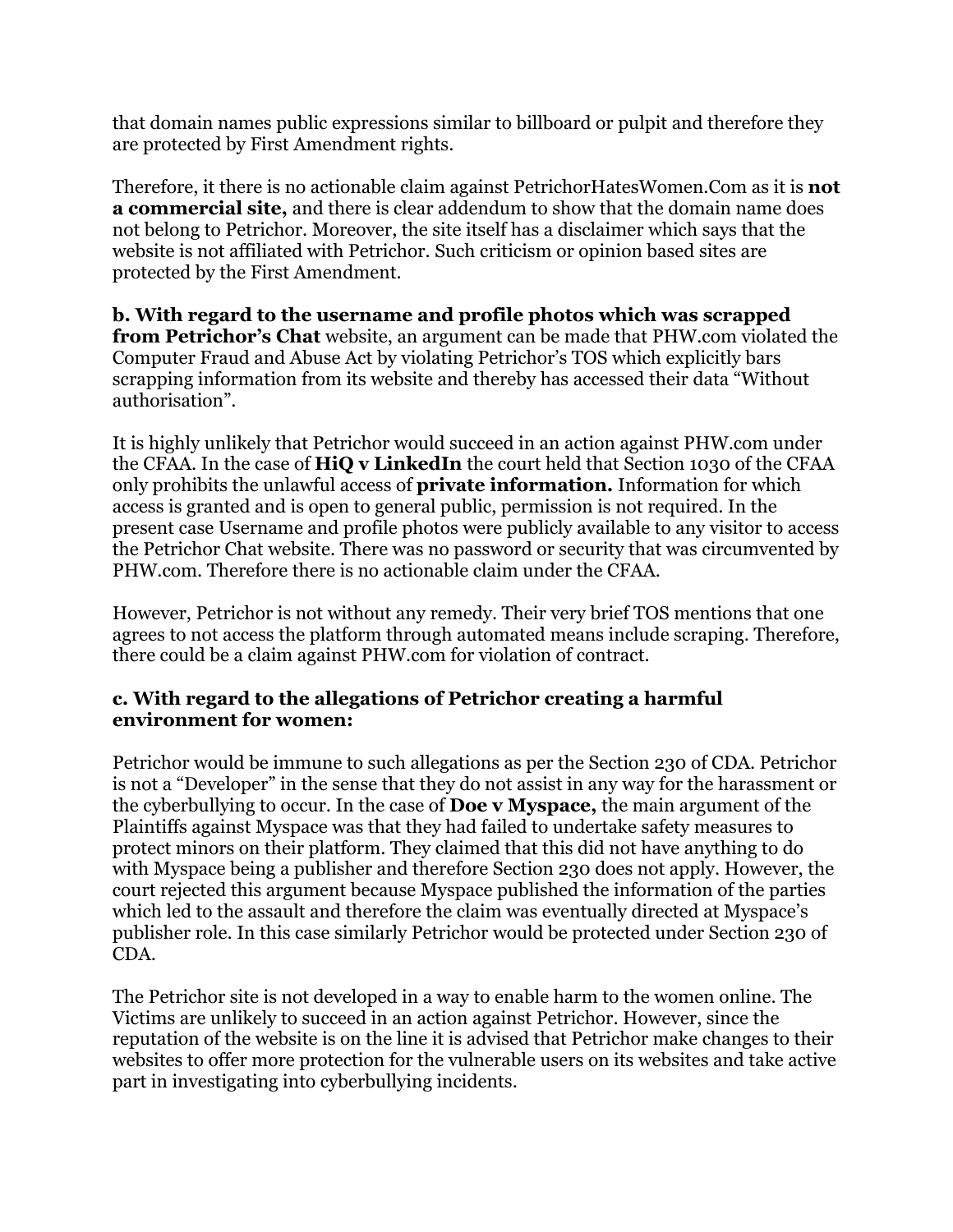### Sample Answer B

\*It is assumed that Petrichor has an active trademark for both Petrichor and Petrichor Chat.\*

There are three main issues that are presented with this issue. 1) The web-scraping of Petrichor Chat users' information; 2) The website PetrichorHatesWomen.com; and 3) The alleged sexist and harmful environment on Petrichor Chat. I will address each below.

First, while there are minimal legal risks in regard to the website PetrichorHatesWomen.com being up and operated, there are substantial good-will risks associated with such a site being published on the internet, for obvious reasons. However, it is likely that the website is perfectly legal. The only reasonable avenue to take down this website would be to argue that it is a violation of the Lanham Act, an infringement upon Petrichor's trademarks. However, this argument likely fails because under the Lanham Act, a use of another's trademark must be likely to cause confusion, mistake, or deceit. In this instance there doesn't seem to be any support that this would create a likelihood of confusion regarding the ownership of the site. There is a clear disclaimer on the site that explains that there is no affiliation with Petrichor, and courts have found similar uses of trademarked names with additional monikers such as "sucks" creates the understanding that the trademark owner is not the proprietor of the website. *(See Taubman*). While the website is soliciting donations and contains other economic activities, without the likelihood of confusion, there is no claim under the Lanham Act. Thus, the website can likely stay up legally.

Secondly, the web-scraping issue raises some concerns in regard to user data, but likely does not have a legal remedy. The only viable avenue to stop web-scraping is to bring a claim under the Computer Fraud and Abuse Act (CFAA) alleging that the individuals responsible did not have authorization to obtain such information via web scraping. Fortunately, there is precedent that discusses this exact legal issue. Under *Van Buren v. United States* the law is clear in this regard. Exceeding authorized use is not a violation under the CFAA, unless there is some technical barrier in place to prevent access. Petrichor Chat's users' usernames and profile pictures are available to any visitor who accesses the website, regardless of whether the visitor is registered or signed in. Thus, there is no technical measures in place to stop the web-scraping besides a clause in the Terms of Service, an effort the court deemed insufficient in cases like *HiQ Labs v. LinkedIn.* 

While the court in *HiQ Labs v. LinkedIn* found that even after instituting technical barriers was insufficient for public information, the case is being reheard after the *Van Buren* case was issued – leading to some confusion about this issue. In the meantime, to protect the information from being web-scraped, it is recommended that technical barriers be put in place that block web- scraping activities, and we can issue a ceaseand-desist letter to those responsible. Unfortunately, this is the best advice I can give until more guidance is given by the court.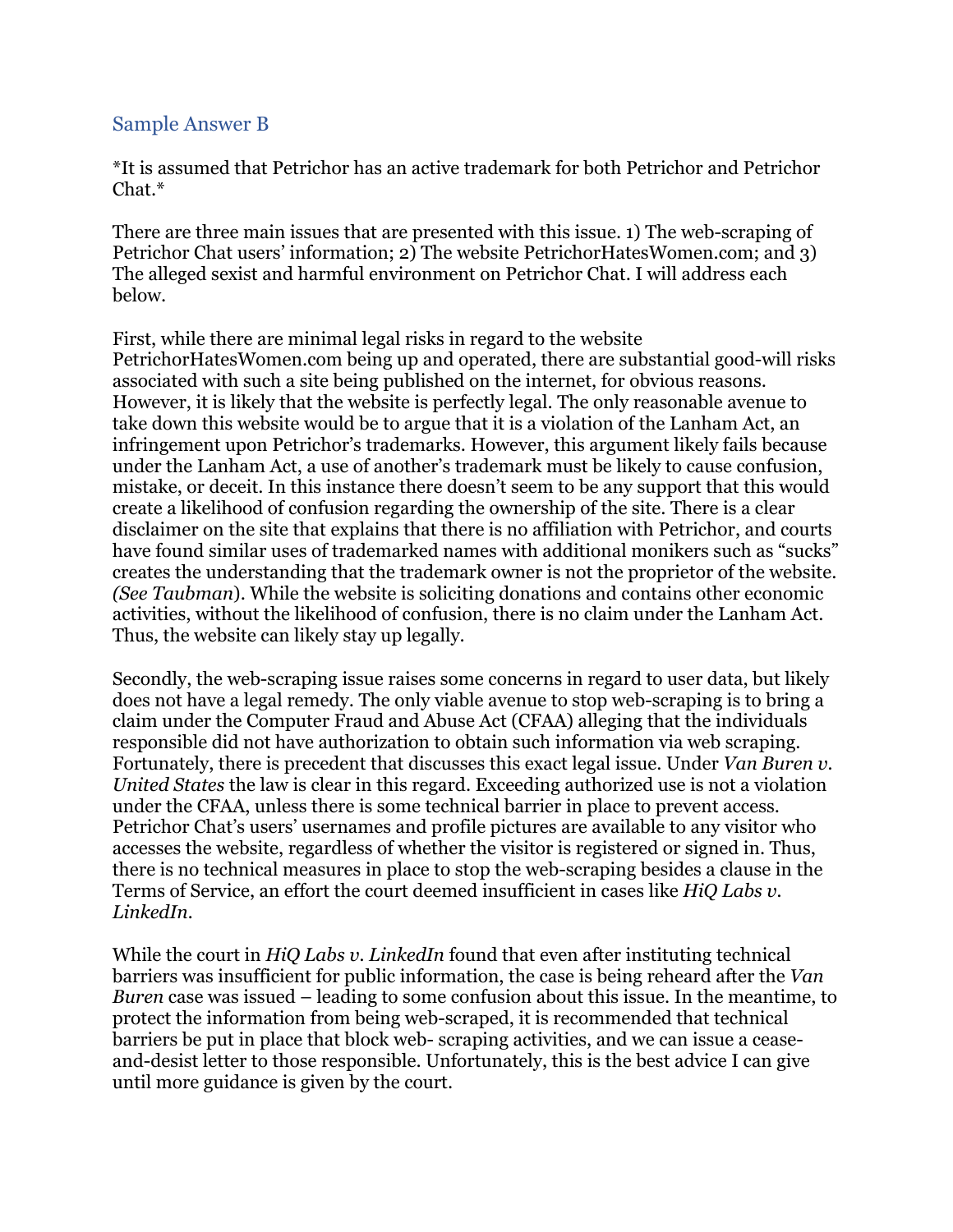Lastly, in terms of the sexist and harmful environment alleged by the group, it once again is unlikely to cause legal risk. In general, under Section 230 of the Communications Decency Act, interactive service providers are deemed not to be the publisher of content created by third

parties. While there are some exceptions, it does not seem that any of those apply to the current situation. Further, even in cases where the website has been much more active in choosing which content to post, courts have found Section 230 protections. For a service to not be afford Section 230 protection, the service needs to be "in part responsible for the creation or development of content." In this case, there is no evidence that Petrichor is in anyway contributing to the content other than letting users post or message it. With this, there is minimal legal risk regarding the current situation. 1

However, it is understandable that Petrichor would want to implement changes to address the allegations. The good news is, Section 230 protects Petrichor from being held liable for that, too. Under Section 230, even if a provider chooses to moderate some aspects of the content, they are not deemed to be the publisher, which means that Petrichor is able to make modifications to its moderation policy to address these concerns. This is a business decision, and with that I would defer to leadership to see what changes they think should be made, but they have latitude in the moderation of the content.

# Question 4: Petrichor Face

## Sample Answer A

## **Question 4**

Petrichor Face is a bad idea. Petrichor should not proceed with this plan, for three main reasons. Additionally, separate from the legal issues, Petrichor should be aware that machine learning can result in systemic bias based upon the training data set, and should be mindful of the impact their actions can have in creating the software if not done properly.

I. Violation of Open-Source License Petrichor has used an open-source software in order to develop their facial recognition

software. This is likely a copyleft license because it provides additional rules to a permissive license. Just like a normal licensing agreement, if Petrichor uses the licensed product they must follow the requirements. The conditions of using the software prove that the same permissions are provided to all copies or substantially similar portions of the software, and that the software is not used in whole or in part for any illegal, unethical, or immoral purpose.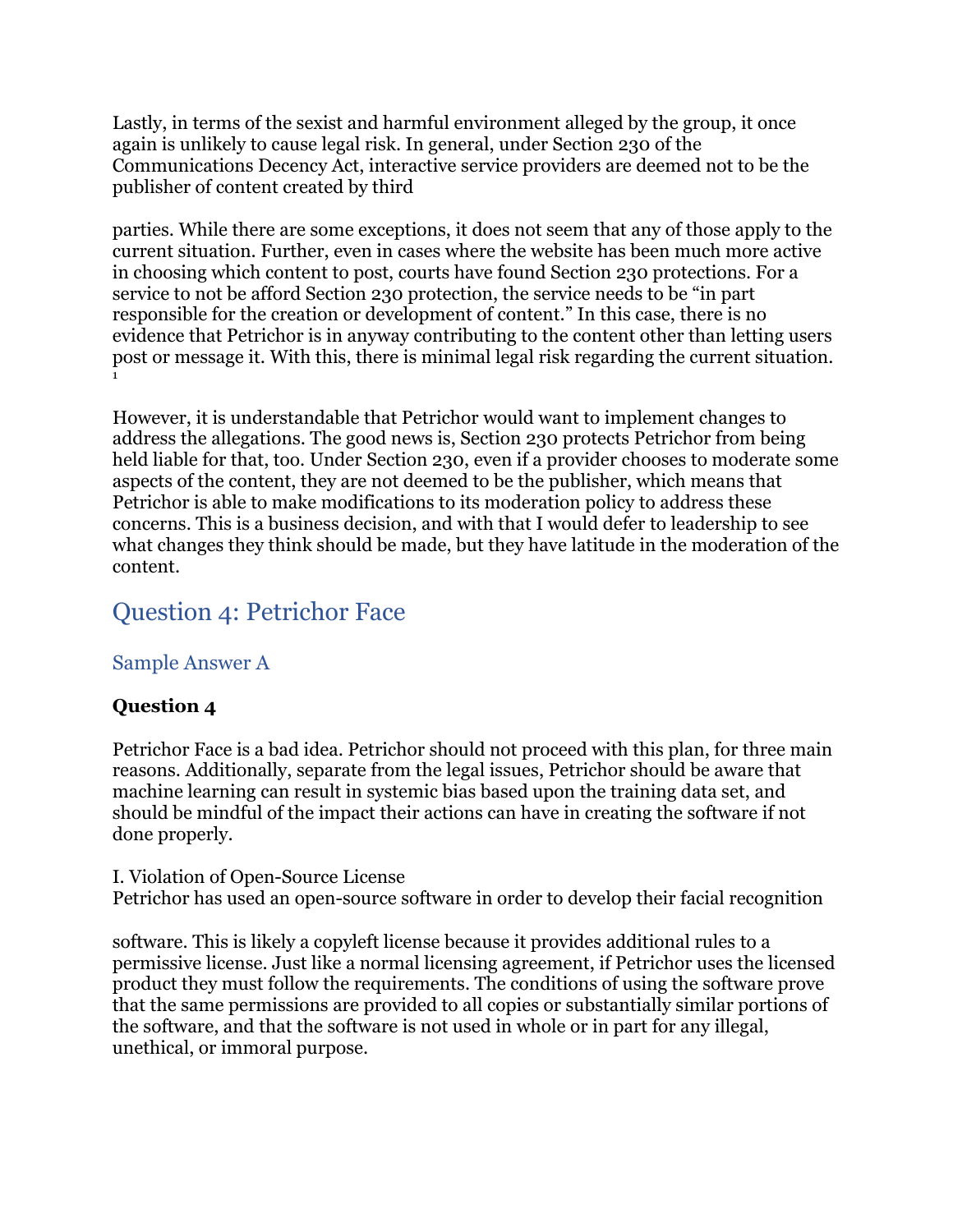Petrichor Face is likely an immoral use of the software. It is being created secretly by using data that Petrichor is taking from their customers without there consent. Although Petrichor has a right to the content as stipulated in their terms of service, they give no notice of this purpose, and their terms of service is questionable as discussed above.

Additionally, they would not be providing the same permissions when they sell their software. They plan to secretly sell this to military and law enforcement buyers around the world. They clearly do not intent for this software to be open like the software they are basing it upon.

Because they are not following the terms of the copyright license, they may face legal issues if FreeFlow choses to enforce it. Additionally, a lack of respect for the license could ostracize future potential workers who are in favor of the open-source movement.

### II. Employee Whistleblowing

Petrichor should also be concerned with not offending current employees. They may choose to inform the press or the government of the plans, despite the NDA. Even though the NDA is likely grounds to sue any whistleblowing employees, that would be very bad for the organizations reputation, and make people less willing to apply for jobs at Petrichor.

### III. Would likely invoke FTC Issues

The second issue is that this program would likely invoke FTC action. The FTC is the prime enforcer of privacy in the United States. They punish unfair, and deceptive practices. The creation of Petrichor Face would likely constitute an unfair or deceptive practice.

The FTC will punish corporations who have deceptive or unfair business practice when it comes to the management of users' data. In Petrichor's privacy policy, they state that they protect users' privacy from invasion, and do not share it with anyone without express consent. If they do proceed with the Petrichor Face program, they will be sharing data without the users' consent. Similar to *in re Snapchat*, Petrichor will likely face a complaint from the FTC due to their choice to not comply with their own representations made in their privacy policy, like how Snapchat failed to follow their representations relating to image deletion and location tracking.

Additionally, not following your own privacy policy will make you very untrustworthy to users. This could have significant harms to a corporation that is just beginning to grow, and would definitely impact people's willingness to join. Lastly, this could cause significant problems in expanding into European markets where provisions like the GDPR are generally much stricter than the consumer privacy laws in the United States.

## Sample Answer B

Petrichor should proceed with the facial recognition algorithm. However it should not sell to military or law enforcement. There are many ethical and innovative ways to pro12t from facial recognition technology.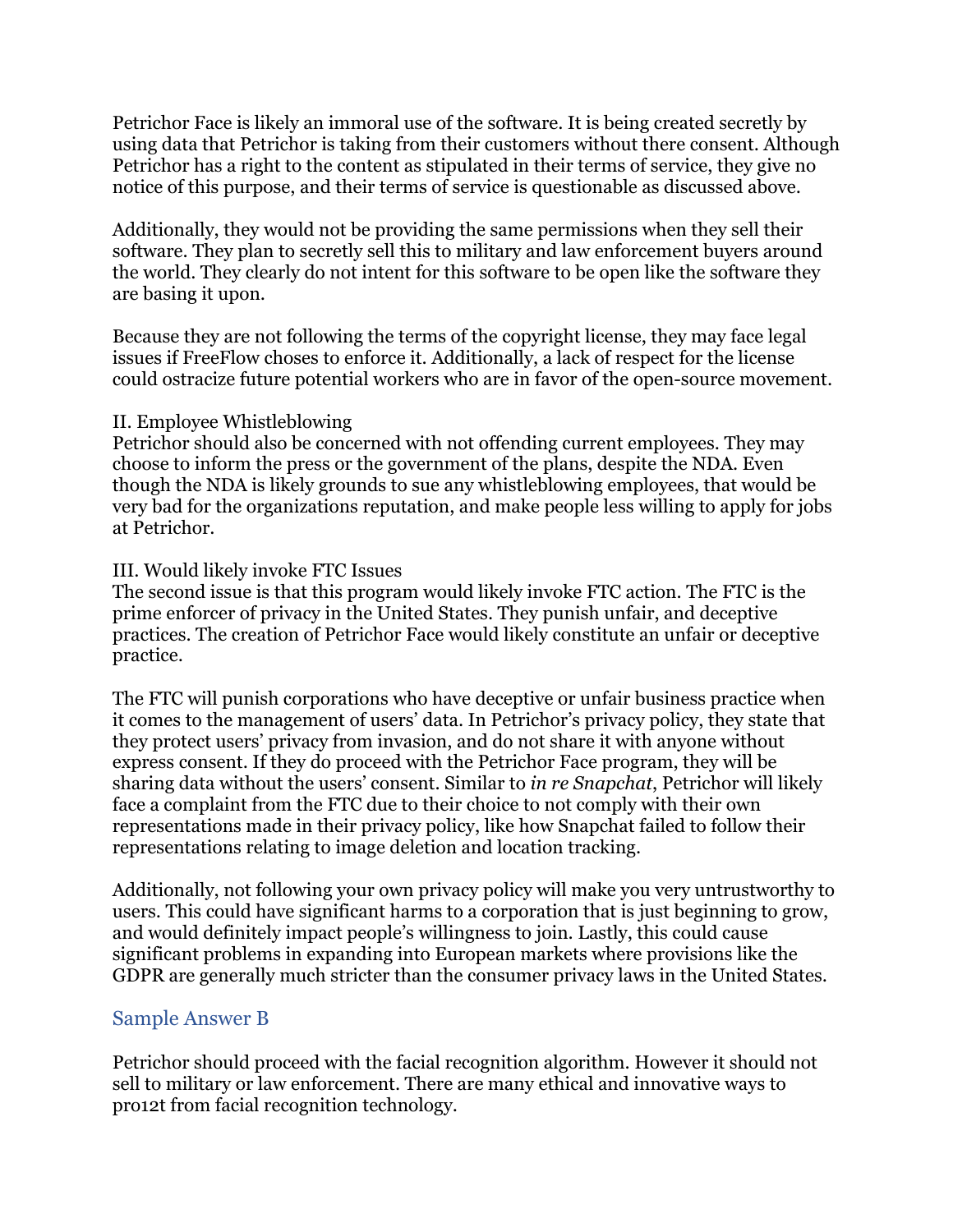For example, cooperating with electric cars for users to identify important contacts, identify potential markets, sell the technology to environmental protection organizations against animal poachers; selling facial recognition to news media for drones in reporting emergencies. Military and law enforcement use is a terrible idea for Petrichor to go through Fourth Amendment & Fifth Amendment hurdles and jeopardize Petrichor's public image.

A. Petrichor should revise Contract Formation of TOS and Privacy Policy language to prevent FTC lawsuits.

*Contract formation is faulty*. The Petrichor Privacy policy contradicts the TOS. The privacy policy says that Petrichor will not share info with third parties or use data without consent. In contrast, the TOS explicitly requires the user to license generated content "for whatever purpose Petrichor chooses." Before proceeding with the facial recognition algorithm, Petrichor should expressly state the use of data in the privacy policy and make TOS a clickwrap call to action. After a valid contract formation, courts tend to honor the users' licensing. *Sinclair v. Ziff Davis LLC II* ( agreeing to Instagram's Terms of Use, Plainti13 authorized Instagram to grant API users, such as Mashable, a sub-license to embed public Instagram content, as set forth in Instagram's Platform Policy.)

*Prevent FTC lawsuit*. Section 5 of the FTC Act prohibits unfair practices a13ecting commerce. 15 USC §45(a). The FTC applies three basic principles to determine if advertisements are deceptive (1) truthful and not misleading, (2) have evidence to back up (3) whether the advertisements are unfair. Here, the Privacy policy falsely states that Petrichor is not sharing user data with third parties. Petrichor might amass massive amounts of data because consumers trust this description. In fact, Petrichor plans to sell the technology with user data to third parties. Petrichor should amend the privacy policy to prevent deceptive and unfair competition charges.

B. To train the algorithm with photos collected will likely be fair use and no copyright infringement.

*Copyright Fair Use*. Regardless of the TOS and Privacy Policy, the use of collected data to train the algorithm will qualify for Copyright Fair Use. Users will not be able to sue for Copyright infringement. The court usually consider any one of the four factors outweighing the others to establish fair use: (1) the purpose and character of the use: (a) whether the use serves a nonprofit educational purpose, as opposed to a commercial purpose; and (b) the degree to which the work is a transformative use, as opposed to a merely superseding use, of the copyrighted work. (2) the nature of the copyrighted work; (3) the amount used. (4) the effect on the market.

Here, Petrichor's use of photos to train models (1) satisfies transformative use, because it fundamentally transforms 2D photos to 3D recognition technology. The new cooperation with environmental protection and news media now could satisfy educational purposes. (2) the public photos and videos could be considered facts, and are not necessarily creative works. (3) The nature of the algorithm model requires a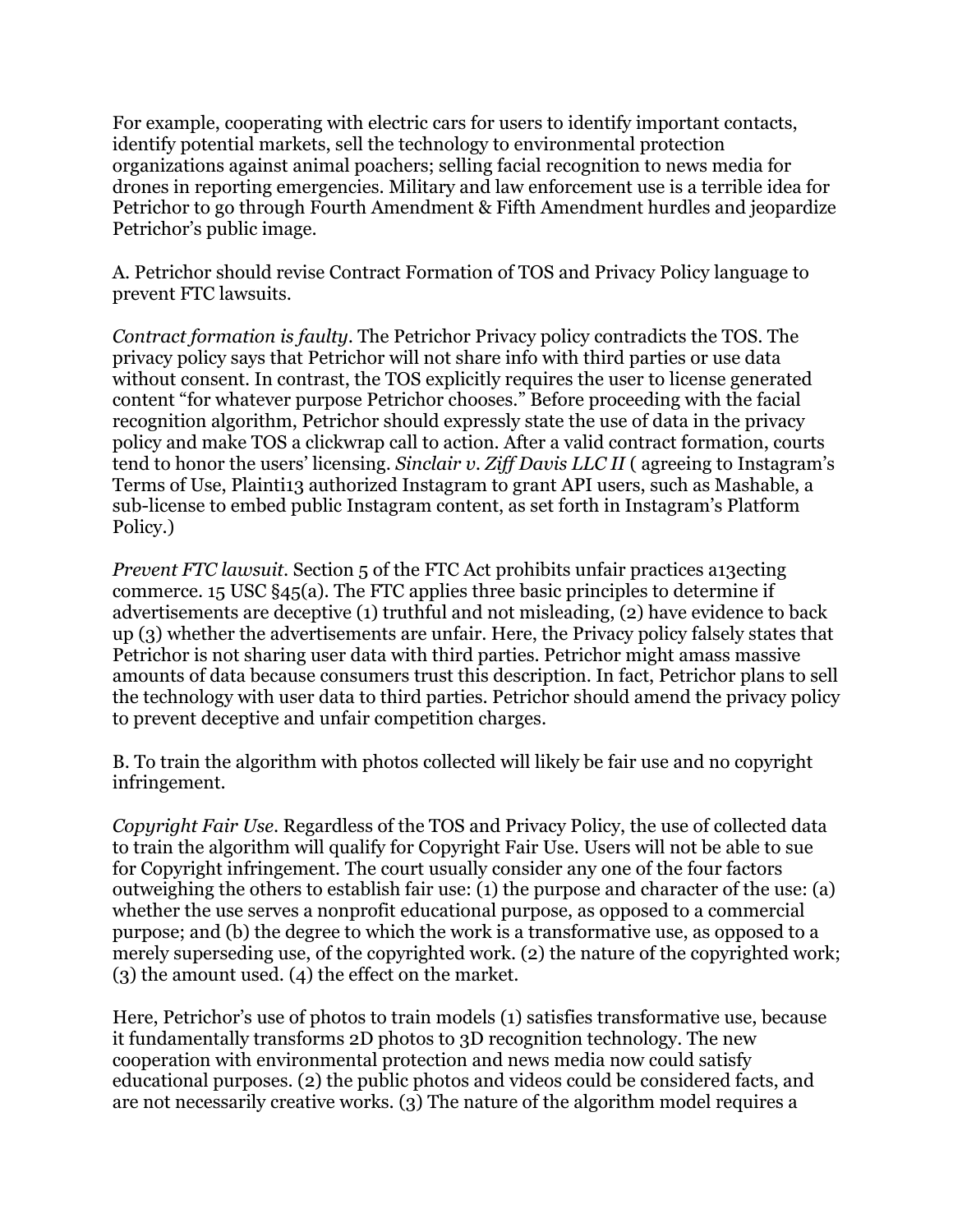large amount of input data, and compared to other models, the millions of work used might be standard. Additionally, because photos and videos can not be divided, the amount used will usually include the full photo pixel and the full video. (4) there is no competing market effect with the users, since users usually do not sell their photos. The facial recognition is defnitely not competing with the user's own market. Thus, Petrichor satisfied all four factors to qualify for Copyright fair use.

C. The NDA agreement, although well-drafted, needs to consider additional questions on behalf of the employees.

*Valid Trade Secret*. Petrichor Face will qualify as a valid trade secret, satisfying the six factors: (1) the extent the information is known outside (2) the extent known inside (3) the precautions taken by the holder, (4) the savings e14ected and the value to competitors (5) the amount of e14ort expended in obtaining the information, (6) the amount of time and expense for others to acquire. Petrichor is required to make reasonable e14orts to maintain the secrets, in addition to having the employees sign the NDA.

*NDA reasonableness*. Three critical questions must be examined: (1) Is the restraint from the employer's standpoint reasonable to protect the legitimate business interest? (2)Is the restraint reasonable not to be unduly harsh and oppressive for the employee to earn a livelihood. (3) Is the restraint reasonable from the standpoint of a sound public policy. Here, the NDA might have public policy concerns.

D. Selling to the military will violate the open source license use code.Then ew cooperation with other organizations will comply with the open-source code.

*Conditional License*. The open-source license here is similar to permissive license section 2 of the Apache License, where the grant of Copyright License is subject to the terms and conditions of this license. Here, the FreeFlow Foundation's second part of the license forbids "illegal unethical or immoral purposes of use." Selling to the military can violate this condition of the license. Because the military has di14erent national interests and objectives, law enforcement can use facial recognition with bias and racial discrimination. FreeFlow Foundation will routinely require assignments for contributed code, enforce license conditions to secure compliance, and sue Petrichor with strong claims in court for damages as leverage.

E. No violation of Consumer Privacy in Electronic Communications Privacy Act (ECPA)

*No ECPA violation, similar to In re DoubleClick Inc. Privacy Litigation*. Petrichor quali14es for the ECPA exception. Subsection (a) does not apply concerning conduct authorized or by a user of that service intended for that user; Title II does not apply if a user of an electronic service authorizes someone to access a communication intended for that user. *In re Double Click*. An Internet company does not violate the ECPA's prohibition on unauthorized access to stored electronic communications if the company stores and accesses cookies placed on an Internet user's hard drive. The court said that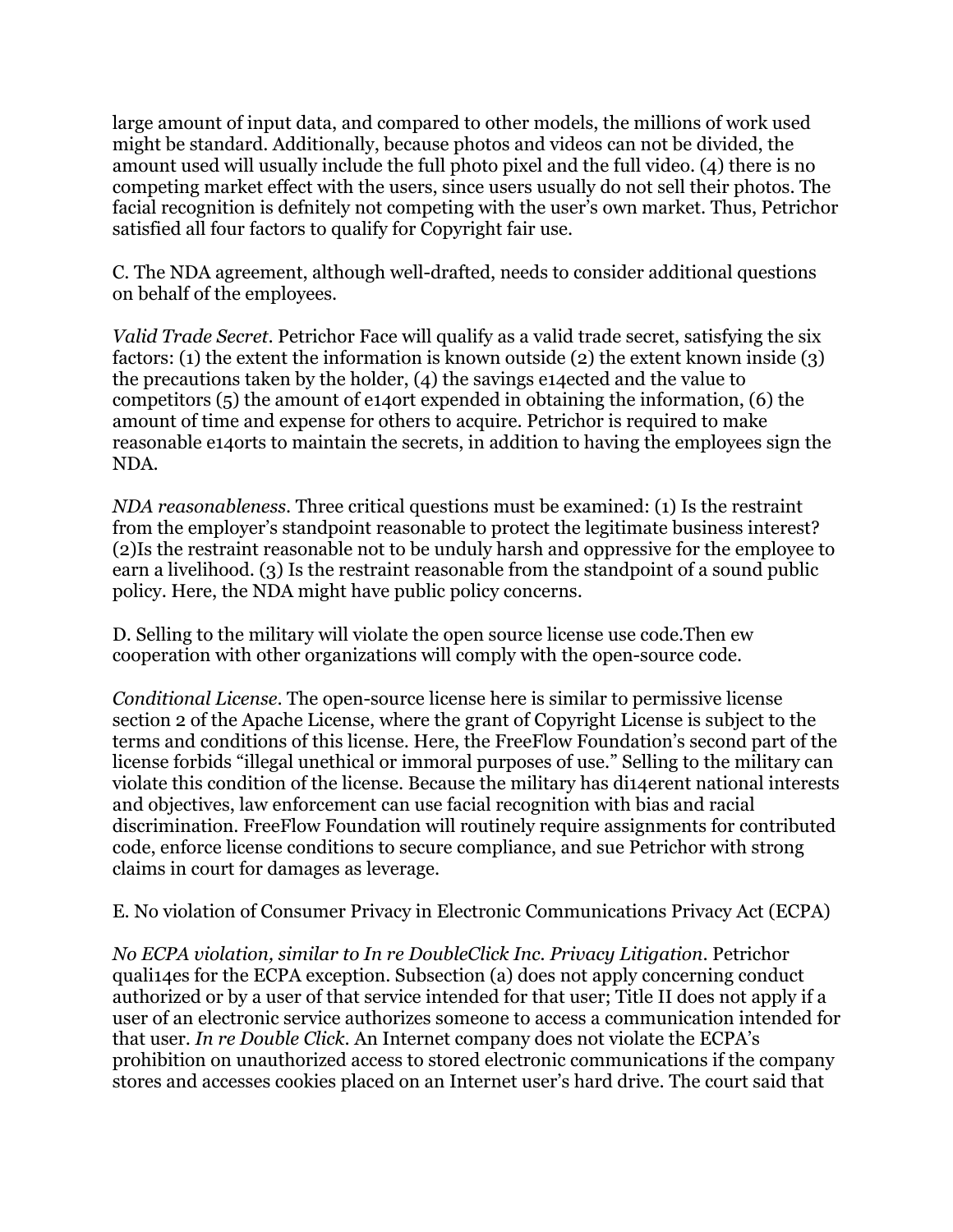*DoubleClick* is fully authorized to access the full range of information generated by the user.

Here, similar to DoubleClick's access to cookies, Petrichor's third-parties access to user photo data will not violate Title II of ECPA because (1) the photos are likely long term storage on the users' account, and (2) Petrichor authorizes those organizations to access the photo data through Petrichor Face.

# Question 5: Global Expansion

## Sample Answer A

Another legal issue that may arise as the company expands to more international consumers is one of national security – or at least, the excuse of national security. More security at the cost of privacy is a tradeoff that has been sold to the people of many countries, both new and old, for centuries. And often, the threat of something ominous abroad is the excuse used by governments to invade such privacies. As Petrichor expands outwards, not only will they need to contend with the various security protocols of all the nations in which they intend to operate, but their international expanse will also be used back home by some government officials in an attempt to infiltrate their data sources on users. To combat this, both home and abroad, Petrichor can (and it will be assumed that they already do) employ strong end-to-end encryption.

Encryption ensures the protection of the data and privacy of a particular entity's users. Here, Petrichor users' data will be protected by encrypted code, only accessible to those with a key. This safety measure keeps everyone out, good and bad actors alike. However, government actors, in the name of national security, often pursue obtaining backdoors to these encrypted data sources, in order to combat the protected communications of people like terrorists. And while this is certainly a worthy goal, backdoors don't only let good guys in. Such access opens the way for more hackers and bad actors, such as authoritarian governments who seek to use the protected data to snuff out political dissidents, suppress free expression, and further oppress minorities. Some argue that encryption is the last refuge of criminals, but in some places on the international stage, it is the last refuge of free expression. It's for these reasons that end-to-end encryption is so vital and something that Petrichor should never waiver on.

But abroad is not the only place where Petrichor will face such attacks on encryption. Here, in the United States, they will also face political pressure for the same exact thing, which is exemplified by the 2020 attempt to create an encryption backdoor in the EARN IT Act.

This is important for Petrichor because as a small, growing social media platform looking to expand internationally, they should be viscerally aware of the power that their user-data- collecting capabilities bestow upon them, and the lengths that governments and companies, both abroad and domestic, will go to acquire it. If Petrichor is indeed serious about their public image and cares for their users' data (maybe they aren't